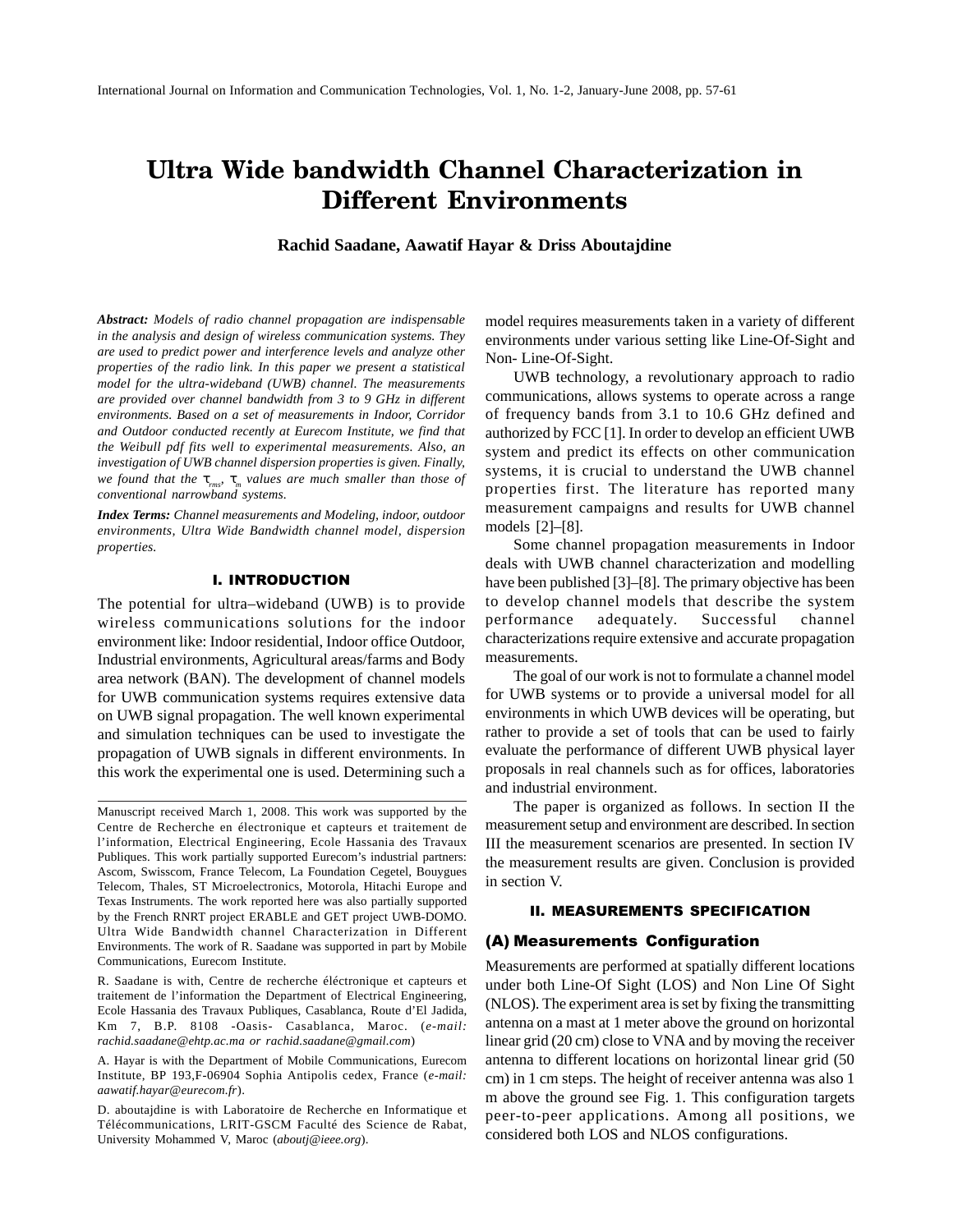# (B) Measurement Environment

Measurements were carried out in Eurecom's Mobile Communication Laboratory, which has a typical laboratory environment (radio frequency equipment, computers, tables, chairs, metallic cupboard, glass windows,….) with plenty of reflective and diffractive objects, as shown in Figs. 3 and 4, rich in reflective and diffractive objects. For the NLOS case, a metallic plate is positioned between the transmitter and the receiver. We have complete database of 4000 channel frequency responses corresponding to different scenarios with a transmitter-to-receiver distance varying from 1 meter to 14 meters.



**Fig. 1: The Channel Measurements in Frequency Domain**



**Fig. 2: The Antenna S21 Parameter**

Fig. 2 shows the S21 response of the UWB antenna used in the channel measurements campaigns. The S21 presents a late response over frequency range; this is a very important characteristic of UWB antenna.

## III. SCENARIOS

## (A) Scenario I

For the LOS and NLOS Scenarios the measurement are performed at night, the medium is the laboratories Mobile Communication (radio frequency) and (UMTS labs), in the two rooms we find different elements (chair, Screen of computer, central processing units, plastic table, vector network analyzer, cable for computer and electrical connection, the walls, the windows of glass, . . .) a metallic cupboard is used to create NLOS settings. The cupboard does not leave last the rays. As the environment has different elements go well influencing the channel behavior in frequency and time, such as the reflection and path–loss and diffraction phenomenon.



**Fig. 3: A Part of Laboratory of Mobile Communications where the UWB Channel Measurements are Conducted**



**Fig. 4: The Corridor where the UWB Channel Measurements are Conducted**

# (B) Scenario II

In the Corridor configuration, only channel measurements in the LOS setting are carried. The measurements are performed at night; the medium is the Corridor of Fig. 4.

## (C) Scenario III

The Outdoor LOS measurements are token in the out of the Eurecom Institute. The used setup is the same one used in the scenarios previously described. It was full by the objects which size is larger compared to the size of UWB wave.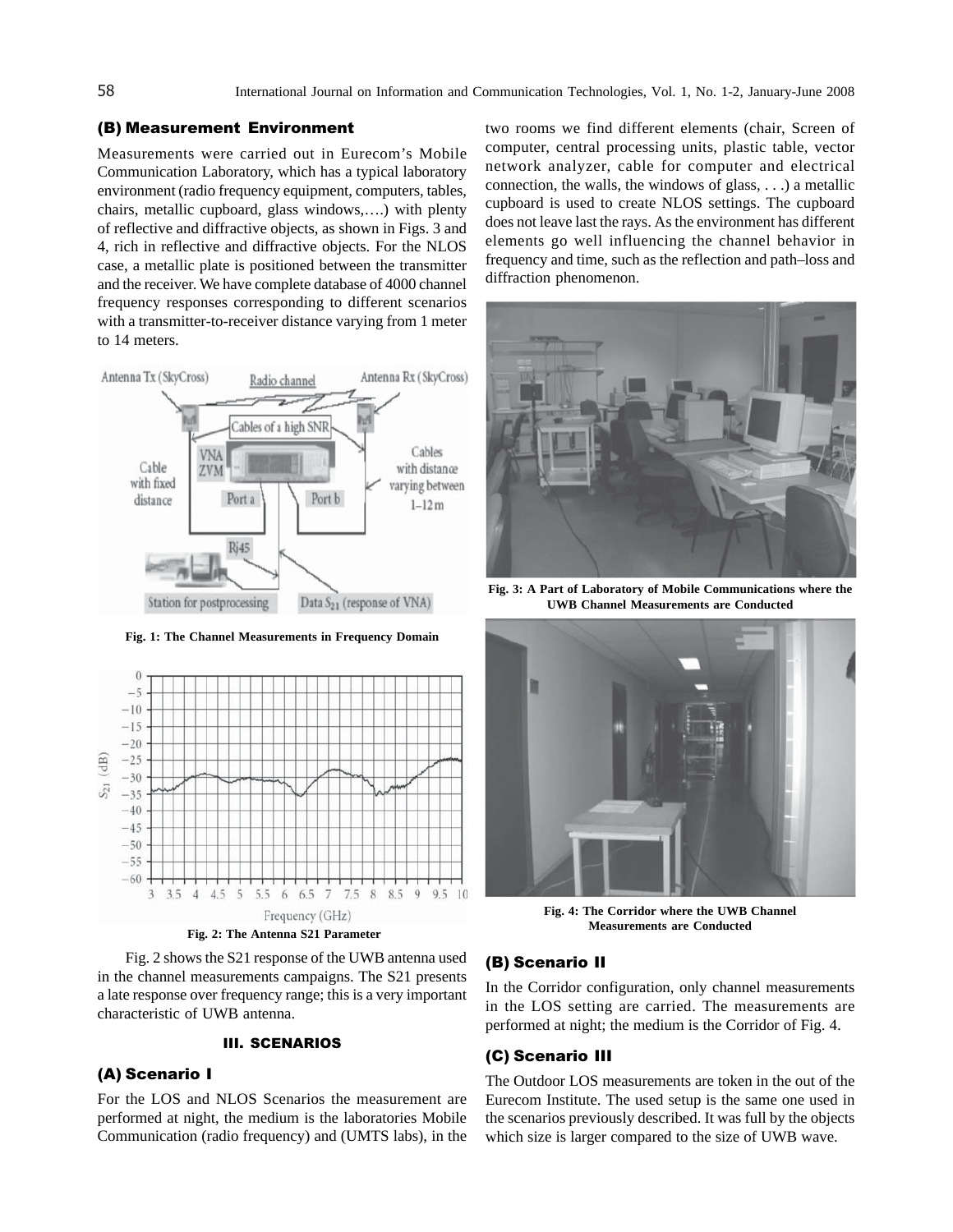# (D) Scenario III

This scenario is static (the antenna are fixed for all points of measurement). Measurements carried out to examine the influence of the displacement of the antennas. The setup and environment are the same as for scenario I.







**Fig. 6: Probability Density Function of the Power Variations Corridor (LOS) and Outdoor (LOS)**

## IV. RESULTS

## (A) Time Domains Analysis

To characterize the probability density function of the power variations we plot on figures (5) for LOS and NLOS and (6) for Corridor (LOS) and Outdoor (LOS) the histogram's measurement data respectively. The power variations are fitted with an analytical probability density function (pdf) approximation, namely a Weibull pdf. The general formula for the Weibull pdf is given by:

$$
f(x) = \frac{\gamma}{\alpha} \left( \frac{x - \mu}{\alpha} \right)^{(\gamma - 1)} \exp\left\{ -\left( \frac{x - \mu}{\alpha} \right)^{\gamma} \right\}
$$
 (1)

where  $\alpha$ ,  $\gamma$ ,  $\alpha$ ,  $\in$  *R*,  $\alpha$ ,  $\gamma$  > 0 and  $x \ge \mu$ ,  $\alpha$  is the scale parameter, γ is the shape parameter, and  $μ ∈ R$  is the location parameter.

From our measurements, we obtain the values summarized in table I. It can be observed how the Weibull pdf fits well with the experimental measurements.

# (B) Multipath Indoor Radio Channel

The multipath indoor radio propagation channel is normally molded as a complex low pass equivalent impulse response given by:

$$
h(t) = \sum_{l=0}^{l=L} a_l p \ (t - \tau_l)
$$
 (2)

Where *L* the number of multipath components, and  $a_i$  and  $\tau$ are the complex attenuation and propagation delay of the *l th* path, respectively, while the multipath components are indexed so that the propagation delays  $\tau_p$ ,  $0 \le l \le L-1$  are in ascending order. As a result,  $\tau_0$  in the model denotes the propagation delay of Direct LOS. Taking the Fourier transform of (2), the frequency-domain channel response can be expressed as

$$
H(f) = \sum_{l=0}^{l=L} a_l P(f) e^{-2j\pi f \tau_l}
$$
 (3)

The parameters  $a_i$  and  $\tau_i$  are random time-variant functions because of the motion of manipulator and equipment in and around buildings However, since the rate of their variations is very slow compared the measurement time interval, these parameters can be treated as time-invariant random variables within one snapshot of measurement. The phase of the complex attenuation  $θ$ <sub>*l*</sub> is normally assumed random from one snapshot to another with a uniform probability density function  $U(0, 2\pi)$  [16]. On the other hand, these parameters are frequency-dependent since they are related to radio signal characteristics such as shown in [17]. For frequency bands used in this paper, these parameters can be assumed frequency-independent. In our analysis we assume that the  $p(t) = \delta(t)$  in equation (2). Therefore, we obtain for the following equation for the  $h(t)$  function:

$$
h(t) = \sum_{l=0}^{l=L} a_l \delta(t - \tau_l)
$$
 (4)

**TABLE I PDF Shape Parameter**

| Parameter/Setting | LOS | <i>NLOS</i> | Corridor | Outdoor |
|-------------------|-----|-------------|----------|---------|
|                   |     |             |          | 6.5     |
| α                 | 26  | 26          | 28       | 28.5    |

## (C) UWB Channel Dispersion Properties

The dispersive properties of UWB channel can be considered

As an extension of the large scale study of the channel. There are two parameters to be characterize for concluding about channel and large scale. These parameters are the mean excess delay τ*m* and delay spread τ*rms*. The mean excess delay τ*m* and τ*rms* delay spread are two important parameters use to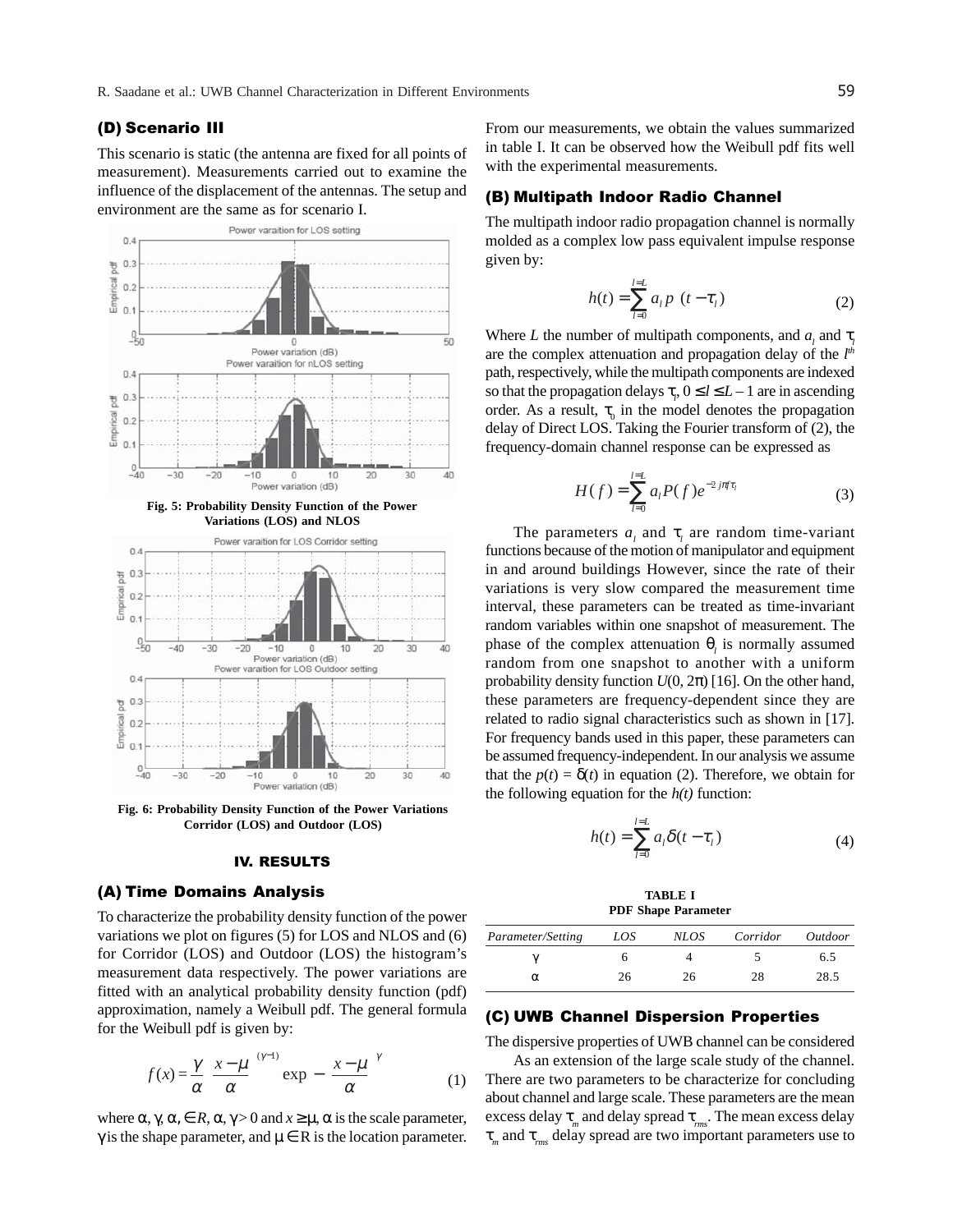characterize the temporal dispersive properties of the multipath channels. These are useful as single number descriptions of the channel to estimate the performance and potential for inter symbol interference (ISI). These values tend to increase with greater Tx/Rx separation. The mean excess delay  $\tau_m$  is defined as the first moment of the power delay profile (PDP) and is defined as:

$$
\tau_{m} = \bar{\tau} = \frac{\sum_{l=0}^{L-1} \tau |a_{l}|^{2}}{\sum_{l=0}^{L-1} |a_{l}|^{2}}
$$

with  $P(a_i) = a_i^2$ .

where  $a_i$  and  $P(a_i)$  are the gain coefficient, delay and PDP of the *l th* multipath component. The τ*rms* delay spread, *P*(τ*rms*) is the square root of the second central moment of the PDP and is defined to be:

$$
\tau_{rms} = \sqrt{\overline{\tau^2} - \tau_m^2}
$$
 and  $\overline{\tau^2} = \frac{\sum_{l=0}^{L-1} \tau^2 |a_l|^2}{\sum_{l=0}^{L-1} |a_l|^2}$ .

τ*rms* is seen to be the second centralized moment of the normalized power delay profile.

Typical values for the τ*rms* delay spread for indoor channels have been reported to be between 10 ns and 50 ns, and mean values between 20 and 30 ns for 5 to 30 m antenna separations were reported in [13]. In addition, the multipath delay spread has been found to increase with increasing separation between the receiving and transmitting antennas, and the mean increases with the threshold level [14]. Tables II presents the main values of  $\tau_m$  and  $\tau_{rms}$  for different channel settings.

Figs. 7 and 8 show the cumulative distribution of τ*<sup>m</sup>* and τ*rms* respectively, calculated from measured data. These figures show that the CDF of to parameters is fitted by a normal CDF.

All the summarized values of  $\tau_m$  and  $\tau_{mn}$  in the Table II can be considered a dispersive properties of channel in indoor environments. To illustrate these properties in an outdoor environment,  $\tau_m$  and  $\tau_{rms}$  are calculated for a threshold of 10 dB. The Table (III) presents main statistics of τ*m* and τ*rms* for indoor LOS setting.

**TABLE II Table of Averages Delay Statistics in the Time Domain, with Windowing**

| Scenarions parameters         | $\tau_{rms}$ in ns (20 dB) | $\tau_{m}$ in ns (20 dB) |  |
|-------------------------------|----------------------------|--------------------------|--|
| LOS CM1 (6 meters, grig)      | 6.8179                     | 4.8366                   |  |
| LOS CM2 (6 meters, grig)      | 13.769                     | 17.699                   |  |
| NLOS CM1 (6 meters, grig)     | 15.186                     | 24.285                   |  |
| NLOS CM2 (6 meters, grig)     | 13.769                     | 17.7699                  |  |
| LOS CM2 (9 meters, grid)      | 12.033                     | 35.065                   |  |
| LOS CM2 (6 meters, Fix)       | 7.6730                     | 6.4861                   |  |
| LOS CM1 (7 meters, grid)      | 7.16                       | 35.06                    |  |
| LOS Corridor (7 meters, grid) | 9.7673                     | 5.2105                   |  |

where

• CM1: Indoor Configuration 1.

• CM2: Indoor Configuration 2.



**Figs. 7 and 8 Show the Cumulative Distribution of τ** 





**Table III Main Stastics of**  $\tau_m$  **and**  $\tau_{rms}$  **for Indoor LOS Setting** 

| Mean     | Std $\tau_{m}$ |          | Max $\tau_m$ Mean $\tau_{rms}$ | Std $\tau_{rms}$ | Max $\tau_{\scriptscriptstyle rms}$ |
|----------|----------------|----------|--------------------------------|------------------|-------------------------------------|
| $2.6$ ns | $.93$ ns       | $9.9$ ns | 3.6 ns                         | $1.6$ ns         | $16$ ns                             |

#### V. CONCLUSION

We have investigated ultra wide bandwidth propagation channels in different environments, and established a statistical model that describes the behavior of the channel. We found that the power variation can be well described by a Weibull distribution model (with model parameters given in Table I).

Finally, the  $\tau_{\text{rms}}$  delay spread was found to be about between 3.6 ns and 15.2 ns for LOS and about between 9.6 ns and 15.6 ns for NLOS. This value is much smaller than that of conventional narrowband systems.

#### <u>ACKNOWLEDGMENT</u>

Eurecom's research is partially supported by its industrial partners: Ascom, Swisscom, France Telecom, La Foundation Cegetel, Bouygues Telecom, Thales, ST Microelectronics, Motorola, Hitachi Europe and Texas Instruments. The work